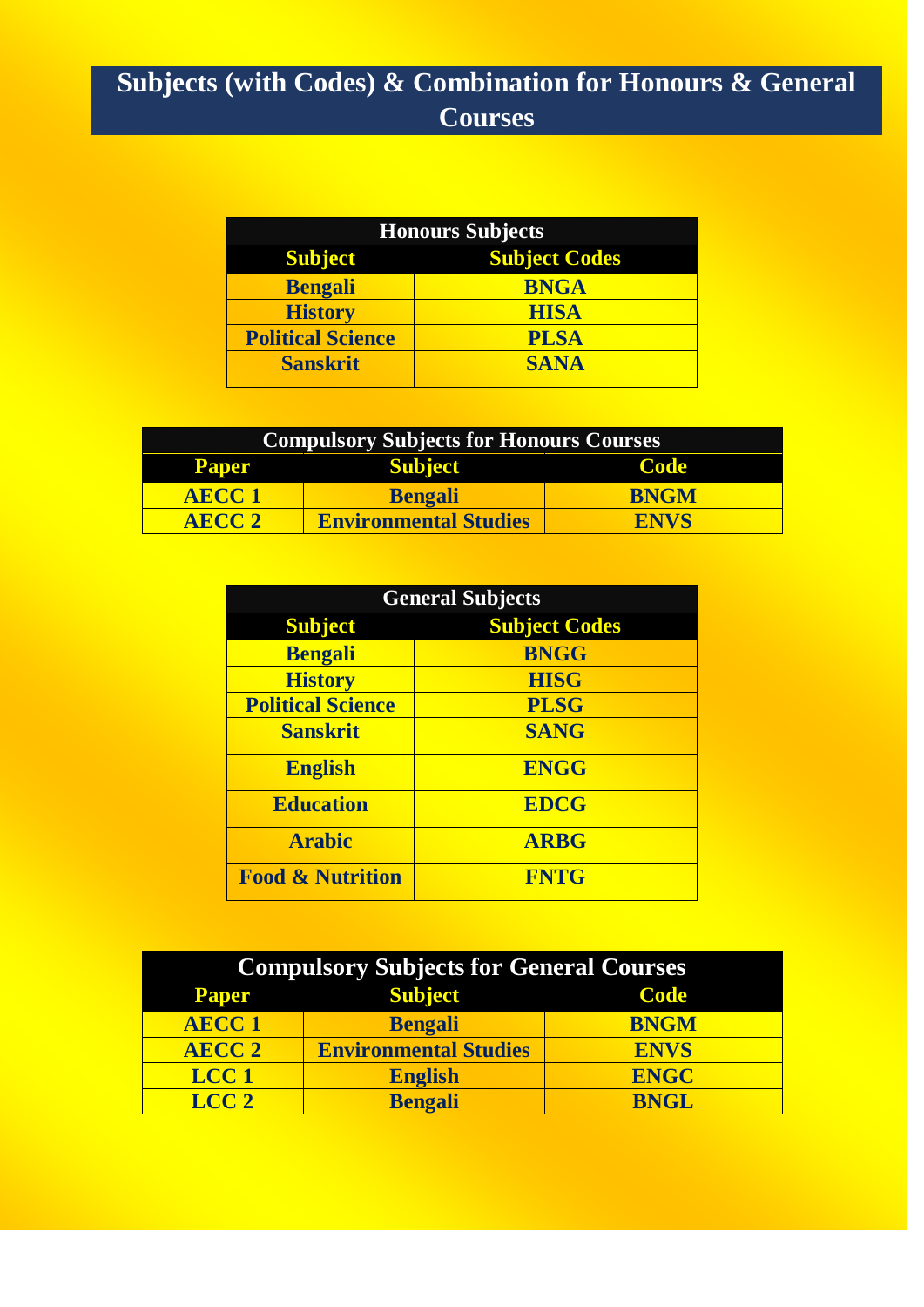## **Combination and Intake Capacity for Honours**

| <b>Intake</b> | <b>Honours</b>                     |                  |                 |                        | Elective Offered: GE 1 (Any two of the following) |                        | AECC1       | <b>AECC1</b> |
|---------------|------------------------------------|------------------|-----------------|------------------------|---------------------------------------------------|------------------------|-------------|--------------|
| 52            | <b>BENGALI</b>                     | <b>EDUCATION</b> | <b>SANSKRIT</b> | POL.<br><b>SCINECE</b> | <b>HISTORY</b>                                    |                        |             |              |
| 30            | <b>HISTORY</b>                     | <b>EDUCATION</b> | <b>SANSKRIT</b> | POL.<br><b>SCINECE</b> | <b>ENGLISH</b>                                    | <b>BENGALI</b>         | <b>BNGM</b> |              |
| 52            | <b>POLITICAL</b><br><b>SCIENCE</b> | <b>EDUCATION</b> | <b>ENGLISH</b>  | <b>BENGALI</b>         | <b>HISTORY</b>                                    |                        |             | <b>ENVS</b>  |
| 30            | <b>SANSKRIT</b>                    | <b>EDUCATION</b> | <b>ENGLISH</b>  | <b>BENGALI</b>         | <b>HISTORY</b>                                    | POL.<br><b>SCINECE</b> |             |              |

## **Combination and Intake Capacity for General**

| <b>Intake</b> | CC <sub>1</sub>                    | CC <sub>1</sub>                    | GE <sub>1</sub>                    | <b>AECC1</b> | AECC2 LCC1  |             | LCC <sub>2</sub> |
|---------------|------------------------------------|------------------------------------|------------------------------------|--------------|-------------|-------------|------------------|
| <b>110</b>    | <b>BENGALI</b>                     | <b>HISTORY</b>                     | <b>POLITICAL</b><br><b>SCIENCE</b> |              |             |             |                  |
| <b>110</b>    | <b>POLITICAL</b><br><b>SCIENCE</b> | <b>BENGALI</b>                     | <b>EDUCATION</b>                   |              |             |             |                  |
| <b>100</b>    | <b>EDUCATION</b>                   | <b>POLITICAL</b><br><b>SCIENCE</b> | <b>HISTORY</b>                     |              |             |             |                  |
| 60            | <b>HISTORY</b>                     | <b>BENGALI</b>                     | <b>SANSKRIT</b>                    |              |             |             |                  |
| 50            | <b>SANSKRIT</b>                    | <b>EDUCATION</b>                   | <b>POLITICAL</b><br><b>SCIENCE</b> | <b>BNGM</b>  | <b>ENVS</b> | <b>ENGC</b> | <b>BNGL</b>      |
| 35            | <b>HISTORY</b>                     | <b>BENGALI</b>                     | <b>ARABIC</b>                      |              |             |             |                  |
| 35            | <b>ARABIC</b>                      | <b>HISTORY</b>                     | <b>POLITICAL</b><br><b>SCIENCE</b> |              |             |             |                  |
| 35            | <b>EDUCATION</b>                   | <b>POLITICAL</b><br><b>SCIENCE</b> | <b>ENGLISH</b>                     |              |             |             |                  |
| 35            | <b>ENGLISH</b>                     | <b>EDUCATION</b>                   | <b>HISTORY</b>                     |              |             |             |                  |
| <b>30</b>     | FOOD $\&$<br><b>NUTRITION</b>      | <b>BENGALI</b>                     | <b>EDUCATION</b>                   |              |             |             |                  |